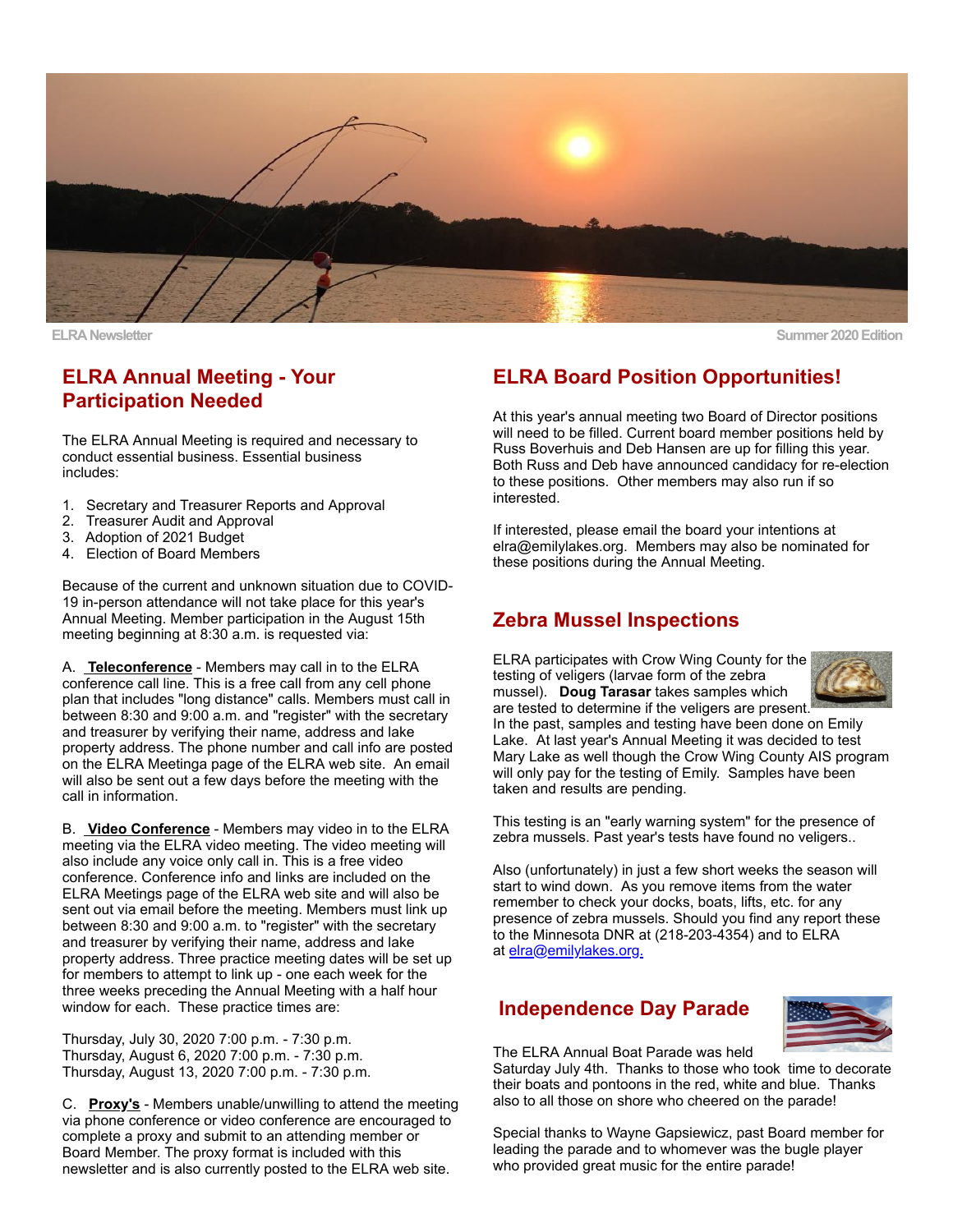Proxy's must be a signed form and returned via regular mail or scanned copy via email by 8:30 a.m. of the day of the Annual Meeting.

Information to be Posted at Web Site - See the ELRA Meetings menu option.

- Secretary's Report
- Treasurer's Report
- 2021 Budget
- Board Member Election Ballot
- Proxy Form
- Phone Call in Info Pass code, brief instructions
- Video Conference Link brief instructions practice session times and dates.
- Free Conference Call App Link and instructions

#### **Conducting the Meeting**

The conduct of the meeting will take place as close to a normal meeting as possible following Robert's Rules of Order for conducting meetings. Ensuring members have an opportunity to be recognized and given the chance to individually speak will be even more important so that only one person is speaking at a time. When a person is wanting to be recognized and speak, they will need to say their name and wait till the meeting presiding officer calls on them. Those participating via video conference can also raise their hand or post a message in the Comments section. Others must be courteous and wait their turn to speak.

Voting - Voting is expected to be mostly by voice vote. In the case of any close or contested votes, a roll call of attendees will be taken and each property owner member will be called upon for their vote in alphabetical order.

#### **Summary**

An "all of the above" approach is being used to encourage maximum member participation in order to conduct your lake associations essential business. Your attendance can be as simple as making a phone call or you can participate in the more advanced manner via the video conference. The practice sessions for the video conferencing provide you a learning opportunity. Best of all, there is no cost for either the phone conferencing or video conferencing for either yourself or ELRA!

We look forward to your participation!

# **Pay Your Dues**

If you have not yet paid your dues you should do so before the Annual Meeting. Please send your check for \$50 to ELRA, P.O. Box 111, Emily, MN 56447. You may also pay on-line at [www.emilylakes.org](http://www.emilylakes.org/) via credit card with a charge of \$51.50. The extra \$1.50 goes towards the credit card processing fee.

If you have paid your dues for 2020 - *Thank You!*

# **Decontamination Unit Sites**

The following link will show you the location of AIS Decontamination Unit locations in Crow Wing County.

# **Eurasian Water Milfoil Update**

ELRA engaged the services of PLM for treatment of Eurasian Water Milfoil (EWM) in 2020. Survey results are not yet completed. Survey's are planned for Emily, Mary and the Little Pine River between Mary and Emily. Once the survey's are completed, maps will be posted to the ELRA web site of the proposed treatment areas and a notice sent out to members.

This year ELRA will be able to utilize funds from approved grants from the MN DNR for both Emily and Mary, Crow Wing County AIS EWM treatment funds, City of Emily Waters Committee funds and funds provided via membership and donations from ELRA members. Many thanks to those who provided those extra donations to help with this year's treatment.

Following is the required MN DNR treatment notice which also appeared in the Northland Press.

#### **NOTICE**

-----

#### **Emily Lakes and Rivers Association P.O. Box 111 Emily, MN 56447**

The Emily Lakes and Rivers Association has contracted to treat Eurasian Water Milfoil, an Aquatic Invasive Species in Emily Lake and Mary Lake, and if necessary, in the Little Pine River between Emily and Mary Lakes in 2020.

The Minnesota Department of Natural Resources has granted to the Emily Lakes and Rivers Association a waiver of the requirement that the association obtain the signatures of approval of owners of lake-shore property. Instead, the Emily Lakes and Rivers Association will notify property owners of the treatment through alternate forms. This notice is one form that the Emily Lakes and Rivers Association is using to notify property owners. Other forms include but not limited to notification through the association's web page, member newsletter and annual meeting.

With regard to the treatment for this year, 2020:

- 1. The proposed date for treatment: June 1, 2020 through October 31, 2020.
- 2. The target species for the treatment: Eurasian Water Milfoil.
- 3. The method of control or product being used: EPA and MDA registered aquatic herbicides, such as but not limited to Liquid 2,4-D, Granular 2,4-D, Granular Triclopyr, Florpyrauxifen-Benzyl.
- 4. How landowners my request that control not occur adjacent to the landowner's property: If you desire that the treatment of Eurasian Water Milfoil not occur adjacent to your property, please notify the Emily Lakes and Rivers Association immediately at the following address and email address below:

P.O. Box 111 Emily, MN 56447 elra@emilylakes.org